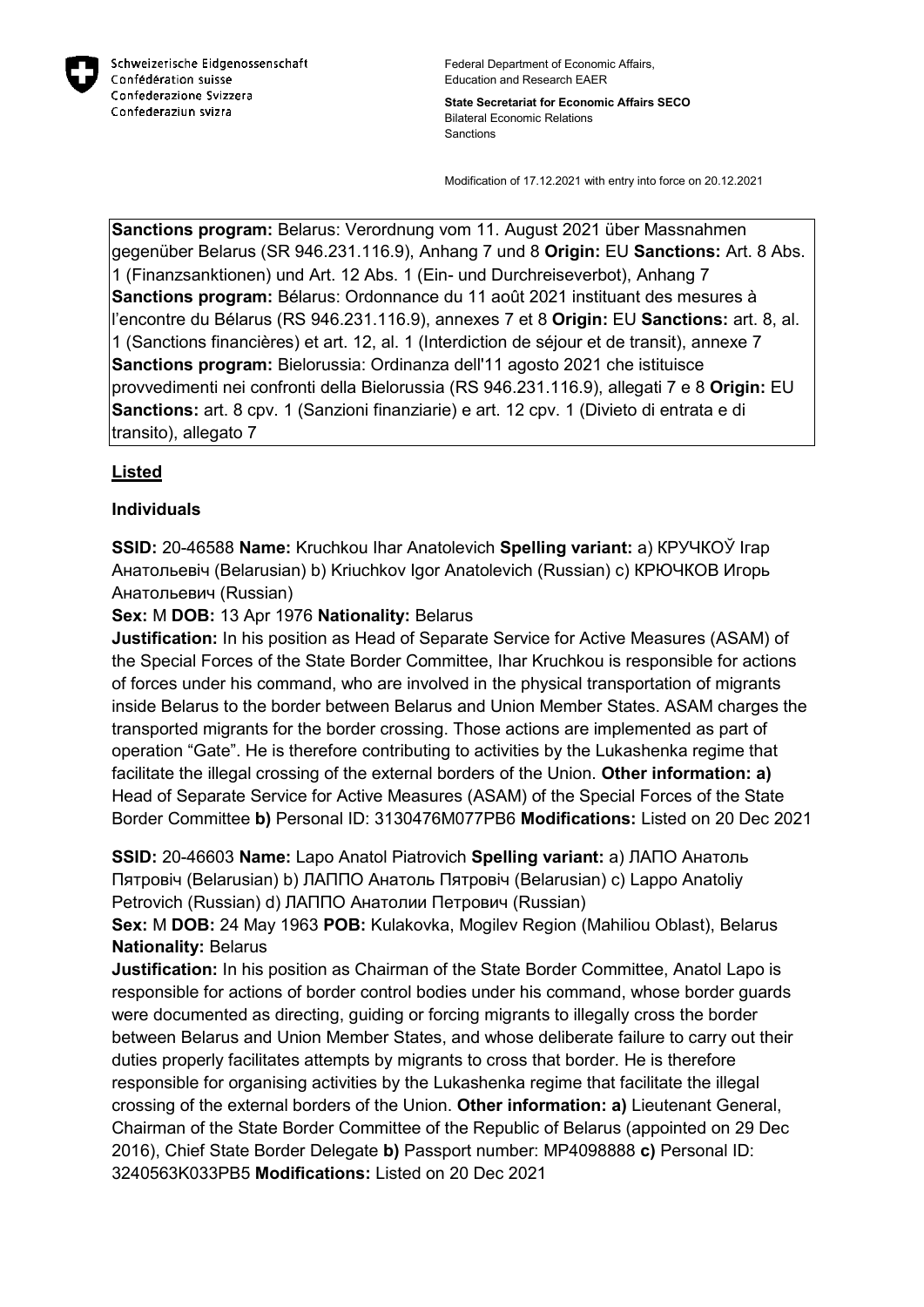**SSID:** 20-46615 **Name:** Molastau Kanstantsin Henadzevich **Spelling variant:** a) МОЛАСТАЎ Канстанцiн Генадзьевiч (Belarusian) b) Molostov Konstantin Gennadevich (Russian) c) МОЛОСТОВ Константин Геннадьевич (Russian)

**Sex:** M **DOB:** 30 May 1970 **POB:** Krasnoarmeysk, Saratov Region, Russian Federation **Nationality:** Belarus

**Justification:** In his position as Head of the Grodno Border Group, Kanstantsin Molastau is responsible for actions of border guards under his command. The deliberate failure of the Grodno Border Group to carry out its duties properly facilitates attempts by migrants to cross the border with Union Member States. He is therefore contributing to activities by the Lukashenka regime that facilitate the illegal crossing of the external borders of the Union. **Other information: a)** Colonel, Head of the Grodno Border Group (appointed on 1 Oct 2014), Military Unit 2141, State Border Delegate **b)** Passport number: KH2479999 **c)**  Personal ID: 3300570K025PB3 **Modifications:** Listed on 20 Dec 2021

**SSID:** 20-46626 **Name:** Kharchanka Pavel Mikalaevich **Spelling variant:** a) Харчанка Павел Мiкалаевiч (Belarusian) b) Kharchenko Pavel Nikolaevich (Russian) c) ХАРЧЕНКО Павел Николаевич (Russian)

**Sex:** M **DOB:** 29 Mar 1981 **POB:** Chita, Russian Federation **Nationality:** Belarus **Justification:** In his position as Head of the Polotsk Border Detachment, Pavel Kharchanka is responsible for actions of border guards under his command. The deliberate failure of the Polotsk Border Detachment to carry out its duties properly facilitates attempts by migrants to cross the border with Union Member States. He is therefore contributing to activities by the Lukashenka regime that facilitate the illegal crossing of the external borders of the Union. **Other information:** Head of the Polotsk Border Detachment **Modifications:** Listed on 20 Dec 2021

**SSID:** 20-46635 **Name:** Gutnik Ihar Mikalaevich **Spelling variant:** a) ГУТНIК Iгар Мiкалаевiч (Belarusian) b) Gutnik Igor Nikolaevich (Russian) c) ГУТНИК Игорь Николаевич (Russian)

**Sex:** M **DOB:** 17 Dec 1974 **POB:** Village of Zabolotye, Smolevichi District, Minsk Region (Minsk Oblast), Belarus **Address:** 90 Heroes of Defense of the Brest Fortress St., Brest, 224018, Belarus **Nationality:** Belarus

**Justification:** In his position as Head of the Brest Border Group, Ihar Gutnik, who in 2018 became a deputy of the Brest Regional Council as one of the candidates loyal to Lukashenka, is responsible for actions of border guards under his command. The deliberate failure of the Brest Border Group to carry out its duties properly facilitates attempts by migrants to cross the border with Union Member States. He is therefore contributing to activities by the Lukashenka regime that facilitate the illegal crossing of the external borders of the Union. **Other information: a)** Head of the Brest Border Group, colonel **b)** Passport number: BM1962867 **Modifications:** Listed on 20 Dec 2021

**SSID:** 20-46646 **Name:** Davidziuk Aliaksandr Barysavich **Spelling variant:** a) ДАВIДЗЮК Аляксандр Барысавiч (Belarusian) b) Davidiuk Aleksandr Borisovich (Russian) c) ДАВИДЮК Александр Борисович (Russian)

**Sex:** M **DOB:** 4 May 1973 **POB:** Novograd-Volynsky, Zhytomyr region, Ukraine **Nationality: Belarus** 

**Justification:** In his position as Head of the Lida Border Detachment, Aliaksandr Davidziuk is responsible for actions of border guards under his command. The deliberate failure of the Lida Border Detachment to carry out its duties properly facilitates attempts by migrants to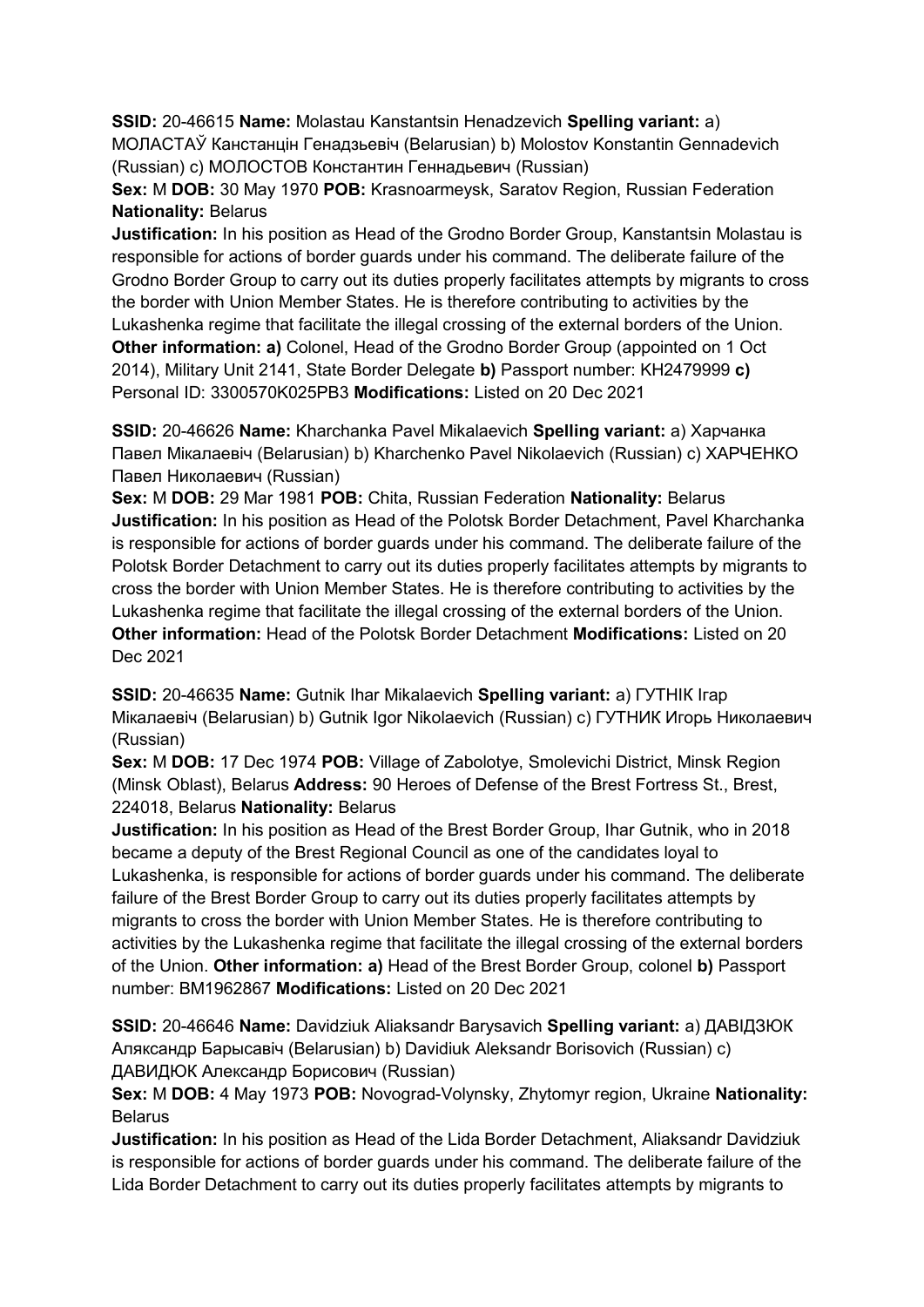cross the border with Union Member States. He is therefore contributing to activities by the Lukashenka regime that facilitate the illegal crossing of the external borders of the Union. **Other information: a)** Colonel, Head of the Lida Border Detachment, Military Unit 1234 (appointed on 27 Sep 2016), State Border Delegate **b)** Member of Lida District Council of Deputies of the 28th convocation (took office on 2 Feb 2018) **c)** Passport number: KH2613034 **d)** Personal ID: 3040573E050PB7 **Modifications:** Listed on 20 Dec 2021

**SSID:** 20-46658 **Name:** Butranets Maksim Viktaravich **Spelling variant:** a) БУТРАНЕЦ Максiм Вiктаравiч (Belarusian) b) Butranets Maxim Viktorovich (Russian) c) БУТРАНЕЦ Максим Викторович (Russian)

**Sex:** M **DOB:** 12 Dec 1978 **POB:** Sverdlovsk, Russian Federation **Nationality:** Belarus **Justification:** In his position as Head of the Smorgon Border Group, Maksim Butranets is responsible for actions of border guards under his command. The deliberate failure of the Smorgon Border Group to carry out its duties properly facilitates attempts by migrants to cross the border with Union Member States. Maksim Butranets also stated that the number of migrants at the Belarusian-Lithuanian border remained at the usual level, despite the substantial increase observed on the Lithuanian side. He is therefore contributing to activities by the Lukashenka regime that facilitate the illegal crossing of the external borders of the Union. **Other information:** Head of the Smorgon Border Group, Military Unit 2044 (appointed in Mar 2018), State Border Delegate **Modifications:** Listed on 20 Dec 2021

**SSID:** 20-46666 **Name:** Glaz Anatol Anatolyevich **Spelling variant:** a) ГЛАЗ Анатоль Анатольевiч (Belarusian) b) Glaz Anatoliy Anatolyevich (Russian) c) ГЛАЗ Анатолий Анатольевич (Russian)

**Sex:** M **DOB:** 31 Jul 1982 **Nationality:** Belarus

**Justification:** Anatol Glaz has been Head of the Department of Information and Digital Diplomacy and Spokesperson of the Ministry of Foreign Affairs of Belarus since 11 Jun 2018. In this capacity, he made a number of public statements, supporting the policy of the Lukashenka regime in its latest attempts to facilitate the illegal crossings of the external borders of Union Member States. He also publicly defended the forced landing of passenger flight FR4978 in Minsk airport without proper justification on 23 May 2021. This politically motivated decision had the aim of the arrest and detention of opposition journalist Raman Pratasevich and Sofia Sapega and is a form of repression against civil society and democratic opposition in Belarus. He is therefore supporting the Lukashenka regime. **Other information:** Head of the Department of Information and Digital Diplomacy (spokesperson) of the Ministry of Foreign Affairs of Belarus **Modifications:** Listed on 20 Dec 2021

**SSID:** 20-46673 **Name:** Epikhau Siarhei Aliaksandravich **Spelling variant:** a) ЕПIХАЎ Сяргей Аляксандравiч (Belarusian) b) Epikhov Sergei Aleksandrovich (Russian) c) ЕПИХОВ Сергей Александрович (Russian)

**Sex:** M **DOB:** 16 May 1966 **Address: a)** 38 Timoshenko St., apt. 198, Minsk, Belarus **b)** 59 L.Tolstoy St., apt. 80, Vileika, Belarus **c)** 14 Kedyshko St., apt. 11, Minsk, Belarus **Nationality:** Belarus

**Justification:** In his position as judge at the Minsk Regional Court, Siarhei Epikhau is responsible for politically motivated rulings against opposition leaders and activists, in particular the sentencing of Maria Kolesnikova and Maksim Znak, who are considered as political prisoners by human rights organisations. Violations of rights of defence and of the right to a fair trial were reported during trials conducted under his supervision. He is therefore responsible for serious human rights violations and for seriously undermining the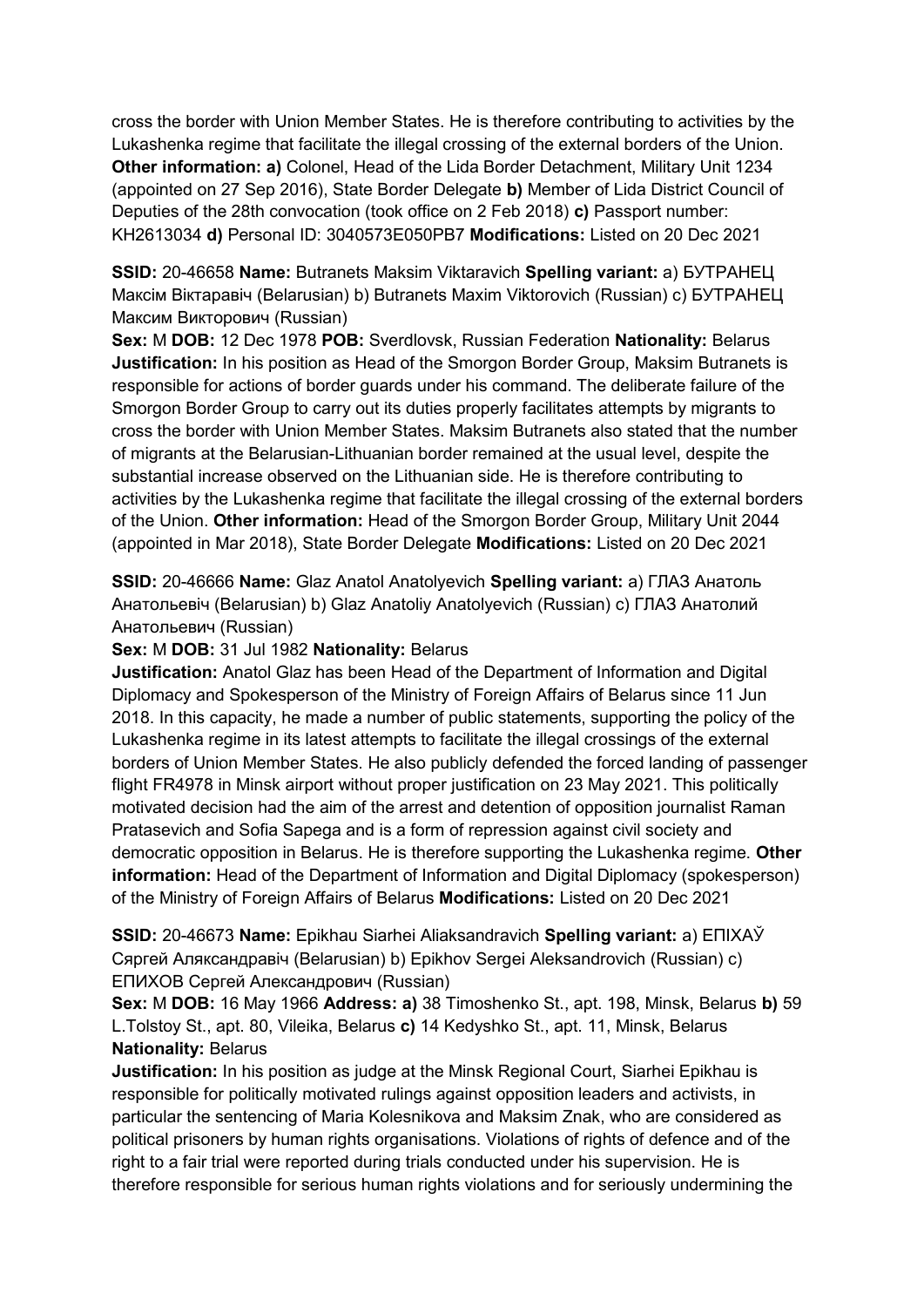rule of law, as well as for the repression of civil society and democratic opposition. **Other information: a)** Judge at the Minsk Regional Court **b)** Personal ID: 3160566B046PB4 **Modifications:** Listed on 20 Dec 2021

**SSID:** 20-46685 **Name:** Liubavitski Ihar Viachaslavavich **Spelling variant:** a) ЛЮБАВIЦКI Iгар Вячаслававiч (Belarusian) b) Liubovitski Igor Viacheslavovich (Russian) c) ЛЮБОВИЦКИЙ Игорь Вячеславович (Russian)

**Sex:** M **DOB:** 21 Jul 1983 **Address:** Vogel 1K St., apt. 17, Minsk, Belarus **Nationality: Belarus** 

**Justification:** In his position as judge at the Supreme Court of the Republic of Belarus, Ihar Liubavitski is responsible for politically motivated rulings against opposition leaders, activists and journalists, in particular the sentencing of opposition presidential candidate Viktar Babarika, who is considered a political prisoner by human rights organisations. He is therefore responsible for serious human rights violations and for seriously undermining the rule of law, as well as for the repression of civil society and democratic opposition. **Other information: a)** Judge at the Supreme Court of the Republic of Belarus **b)** Personal ID: 3210783C002PB2 **Modifications:** Listed on 20 Dec 2021

**SSID:** 20-46694 **Name:** Girgel Siarhei Siarheevich **Spelling variant:** a) ГIРГЕЛЬ Сяргей Сяргеевiч (Belarusian) b) Girgel Sergei Sergeevich (Russian) c) ГИРГЕЛЬ Сергей Сергеевич (Russian)

**Sex:** M **DOB:** 16 Jun 1978 **Address:** 16 Lidskaya St., apt. 165, Minsk, Belarus **Nationality: Belarus** 

**Justification:** In his position as the Senior Prosecutor of the Department of Public Prosecution of the General Prosecutor's Office, Siarhei Girgel has represented the Lukashenka regime in politically motivated cases against opposition leaders and civil society members. In particular he has prosecuted the opposition presidential candidate Viktar Babarika, who is recognised as a political prisoner by human rights organisations. Siarhei Girgel has continuously asked the judge for long-term prison sentences. He is therefore responsible for serious human rights violations and for seriously undermining the rule of law. as well as for the repression of civil society and democratic opposition. **Other information: a)** Senior Prosecutor of the Department of Public Prosecution of the General Prosecutor's Office **b)** Personal ID: 3160678H018PB5 **Modifications:** Listed on 20 Dec 2021

**SSID:** 20-46703 **Name:** Kulik Valiantsina Genadzeuna **Spelling variant:** a) КУЛIК Валянцiна Генадзьеўна (Belarusian) b) Kulik Valentina Gennadevna (Russian) c) КУЛИК Валентина Геннадьевна (Russian)

**Sex:** W **DOB:** 15 Jan 1960 **Address:** 54 Angarskaya St., apt. 48, Minsk, Belarus **Nationality:** Belarus

**Justification:** In her position as judge at the Supreme Court of the Republic of Belarus, Valiantsina Kulik is responsible for politically motivated decisions against activists and opposition leaders. In particular she denied Viktar Babarika's complaint to initiate a civil case based on his complaints against the Central Electoral Commission's decision to refuse registration as a presidential candidate. She is therefore responsible for serious human rights violations and for seriously undermining the rule of law, as well as for the repression of civil society and democratic opposition. **Other information: a)** Judge at the Supreme Court of the Republic of Belarus **b)** Personal ID: 4150160A119PB2 **Modifications:** Listed on 20 Dec 2021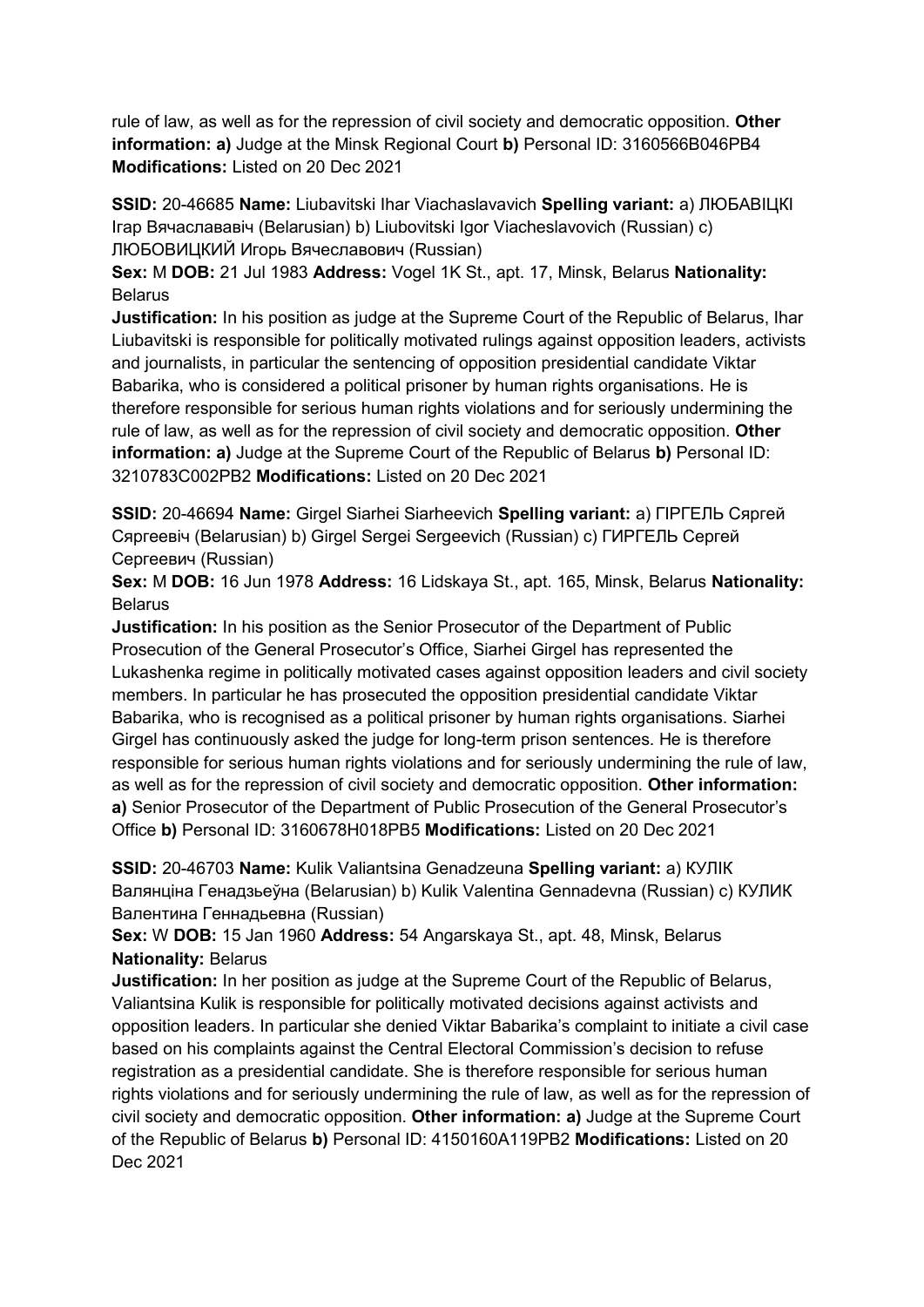**SSID:** 20-46712 **Name:** Prakapuk Andrei Andreevich **Spelling variant:** a) ПРАКАПУК Андрэй Андрэевiч (Belarusian) b) Prokopuk Andrey Andreevich (Russian) c) ПРОКОПУК Андрей Андреевич (Russian)

**Sex:** M **DOB:** 22 Jul 1973 **POB:** Kobrin, Brest Region, Belarus **Address:** 22 Mira St., apt. 88, Priluki, Minsk Region, Belarus **Nationality:** Belarus

**Justification:** In his position as the Deputy Director of the Financial Investigations Department of the State Control Committee of the Republic of Belarus, Andrei Prakapuk is responsible for politically motivated campaigns of that department against journalists and independent Belarusian media outlets. He personally approved a decision to search the premises of independent media outlet TUT.by and initiated a court case into TUT.by and the journalists employed by TUT.by, as well as blocking access to the TUT.by website. He is therefore responsible for serious human rights violations and the repression of civil society and democratic opposition as well as for seriously undermining the rule of law. **Other information: a)** Deputy Director of the Financial Investigations Department of the State Control Committee of the Republic of Belarus **b)** Colonel of the Financial Police **c)** Personal ID: 3220773C061PB1 **Modifications:** Listed on 20 Dec 2021

**SSID:** 20-46724 **Name:** Marshalau Ihar Anatolevich **Spelling variant:** a) МАРШАЛАЎ Iгар Анатольевiч (Belarusian) b) Marshalov Igor Anatolevich (Russian) c) МАРШАЛОВ Игорь Анатольевич (Russian)

**Sex:** M **DOB:** 12 Jan 1972 **POB:** Shkolv, Mogilev Region (Mahiliou Oblast), Belarus **Address: a)** 15 Shchukina St., Minsk, Belarus **b)** 43A Franciska St. apt 41, Minsk, Belarus **Nationality:** Belarus

**Justification:** Ihar Marshalau is the Deputy Chairman of the State Control Committee of Belarus and Director of the Financial Investigations Department of the State Control Committee. In that position, he is responsible for initiating the politically motivated tax evasion case against the media outlet TUT.by, allegedly based on Article 243 of the Criminal Code of the Republic of Belarus, which threatens the freedom of media in Belarus. He is also responsible for the searches conducted in May 2021 at the office of TUT.by in Minsk, at regional offices and at the homes of several TUT.by staff. He is also responsible for the detention of members of the Belarus Press Club in Dec 2020, a search and confiscation of items at the office of Rights of People with Disabilities including the violent interrogation of Aleh Hrableuski and Syarhei Drazdouski in Jan 2021, the detention of and tax evasion charges on member of the Coordination Council Liliya Ulasava, as well as the searches and detentions affecting employees of PandaDoc software company, who was running the initiative "Protect Belarus", in Sep 2021. He is therefore responsible for serious human rights violations and the repression of civil society and democratic opposition as well as for seriously undermining the rule of law. **Other information: a)** Deputy Chairman of the State Control Committee, Director of the Financial Investigations Department of the State Control Committee **b)** Major General of Financial Police **c)** Personal ID: 3120172H018PB4 **Modifications:** Listed on 20 Dec 2021

**SSID:** 20-46737 **Name:** Sakalouskaya Hanna Mikhailauna **Spelling variant:** a) САКАЛОЎСКАЯ Ганна Мiхайлаўна (Belarusian) b) Sokolovskaya Anna Mikhaylovna (Russian) c) СОКОЛОВСКАЯ Анна Михайловна (Russian)

**Sex:** W **DOB:** 18 Sep 1955 **Address:** 22 Surhanava St., apt. 1, Minsk, Belarus **Nationality:** Belarus

**Justification:** In her position as judge at the Supreme Court of the Republic of Belarus,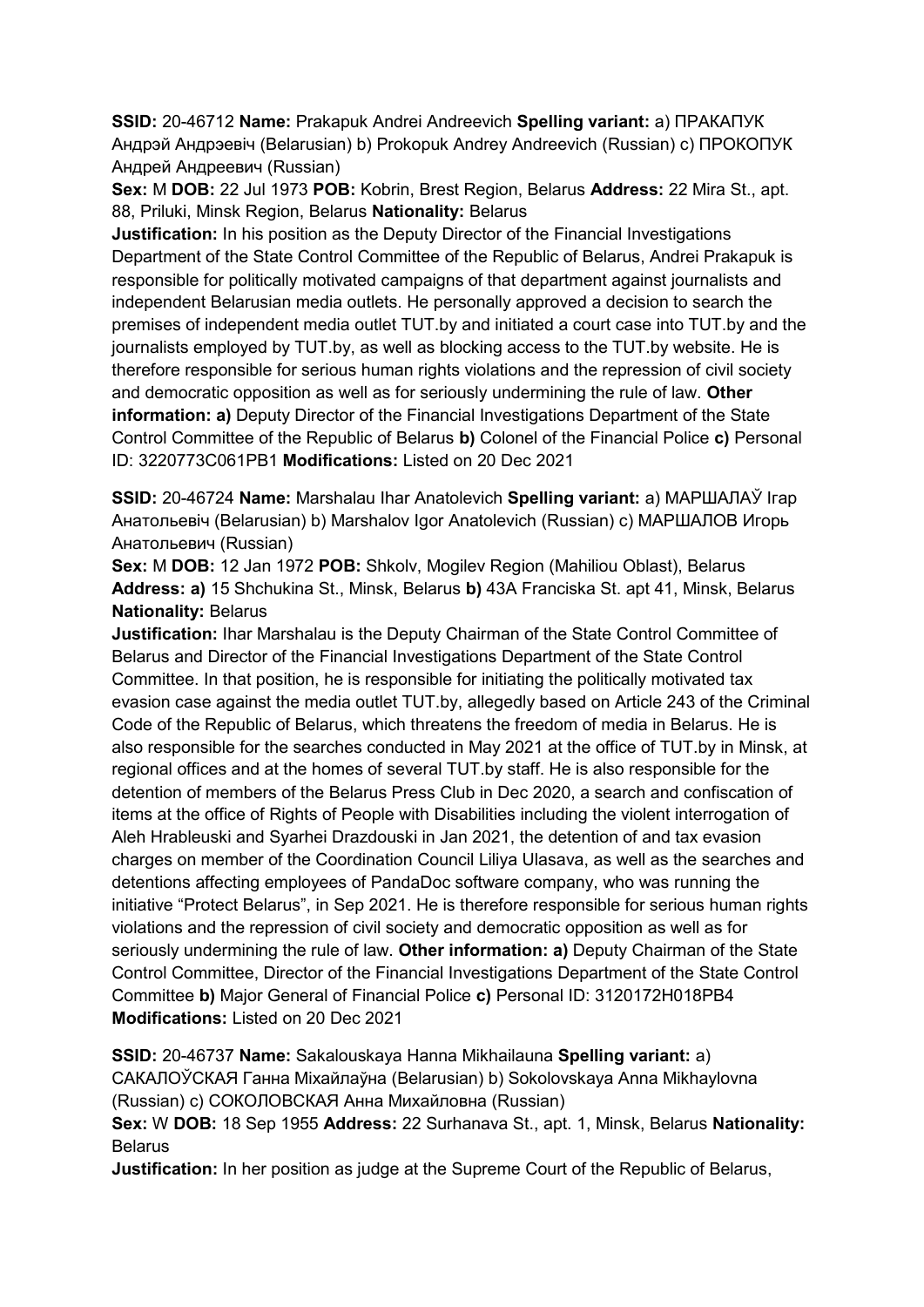Hanna Sakalouskaya is responsible for the politically motivated decision to liquidate the Belarus PEN Center – a Belarusian civil society organisation. She is also responsible for a politically motivated decision leading up to the liquidation of the Belarus Helsinki Committee (BHC), as on 2 Sep 2021 she dismissed the complaint from BHC concerning the warning directed towards BHC by the Belarusian Ministry of Justice. She is therefore responsible for serious human rights violations and for seriously undermining the rule of law, as well as for the repression of civil society and democratic opposition. **Other information: a)** Judge of the Judicial Collegium for Civil Cases at the Supreme Court **b)** Personal ID: 4180955A015P80 **Modifications:** Listed on 20 Dec 2021

**SSID:** 20-46746 **Name:** Markau Marat Siarheevich **Spelling variant:** a) МАРКАЎ Марат Сяргеевiч (Belarusian) b) Markov Marat Sergeevich (Russian) c) МАРКОВ Марат Сергеевич (Russian)

**Sex:** M **DOB:** 1 May 1969 **POB:** Luninets, Belarus **Nationality:** Belarus **Justification:** Marat Markau is the Chairman of the Management Board of State-controlled TV channel ONT and the host of the "Markov: Nothing Personal" programme. In this position he has been willingly providing the Belarusian public with false information about the outcome of elections, protests and the repression perpetrated by the State authorities, and the circumstances of the forced landing of passenger flight FR4978 in Minsk airport without proper justification on 23 May 2021. He is directly responsible for the way in which the ONT channel presents information about the situation in the country, thus lending support to the authorities, including Lukashenka. He is therefore supporting the Lukashenka regime. Markov conducted the first forced interview with Raman Pratasevich, after Pratasevich was detained and according to numerous reports tortured by the Belarusian authorities. Markov also threatened and intimidated ONT workers who were striking in the wake of fraudulent 2020 presidential elections and authorities' crackdown. He is therefore responsible for the repression of civil society and democratic opposition. **Other information:** Chairman of the Management Board of State-controlled TV channel ONT, host of the "Markov: Nothing Personal" programme **Modifications:** Listed on 20 Dec 2021

**SSID:** 20-46755 **Name:** Karsiuk Dzmitry Siarheevich **Spelling variant:** a) КАРСЮК Дзмiтрый Сяргеевiч (Belarusian) b) Karsiuk Dmitriy Sergeevich (Russian) c) КАРСЮК Дмитрий Сергеевич (Russian)

### **Sex:** M **DOB:** 7 Jul 1995 **Nationality:** Belarus

**Justification:** In his position as judge at the Central District of the City of Minsk Court, Dzmitriy Karsiuk is responsible for numerous politically motivated rulings against peaceful protesters, in particular the sentencing of Yahor Viarshynin, Pavel Lukoyanov, Artsiom Sakovich and Mikalai Shemetau, who are recognised as political prisoners by Belarusian Human rights organisation Viasna. He has sentenced people to penal colony, prison and house arrest for taking part in peaceful protests, posts on social media, use of the white-redwhite flag of Belarus and other exercises of civil freedoms. He is therefore responsible for serious human rights violations and for seriously undermining the rule of law, as well as for the repression of civil society and democratic opposition. **Other information:** Judge at the Central District of the City of Minsk Court **Modifications:** Listed on 20 Dec 2021

### **Entities**

**SSID:** 20-46596 **Name:** Open Joint Stock Company "Belavia Belarusian Airlines" **Spelling variant:** a) ААТ "Авiякампанiя Белавiя" (Belarusian) b) ОАО «Авиакомпания «Белавиа»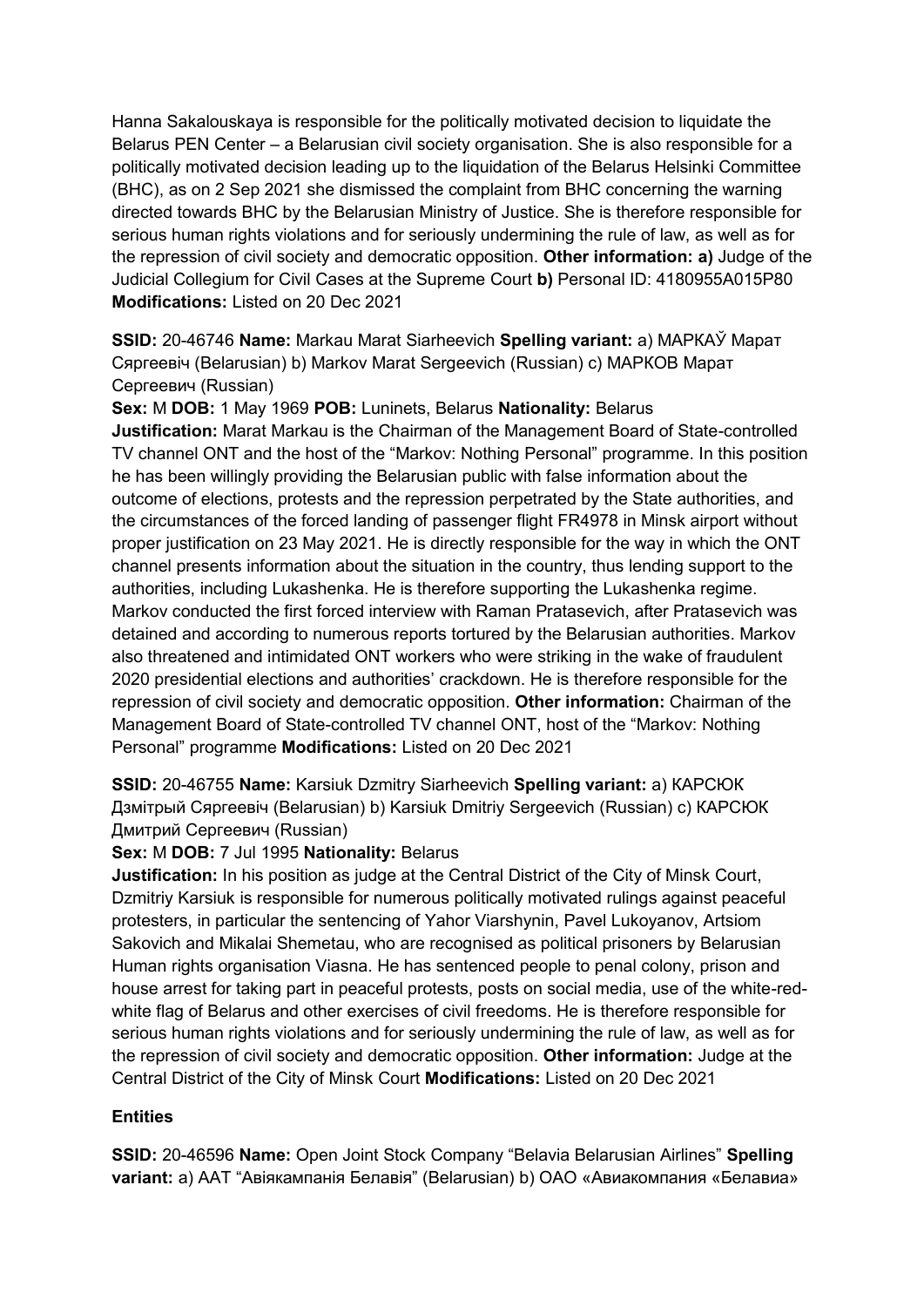#### (Russian)

**Address:** 14A Nemiga St., Minsk, 220004, Belarus

**Justification:** Open Joint Stock Company "Belavia" is the State-owned national flag carrier airline. Aliaksandr Lukashenka promised that his administration would provide all possible support to Belavia after the Union decided to introduce a prohibition on the overflight of Union airspace and on access to Union airports by all Belarusian air carriers. To that end, he agreed with the Russian President Vladimir Putin on planning the opening of new airline routes for Belavia. Belavia's management also told its employees not to protest against the election irregularities and mass detentions in Belarus, in view of the fact that Belavia is a State-owned enterprise. Belavia is therefore benefiting from and supporting the Lukashenka regime. Belavia has been involved in bringing migrants from the Middle East to Belarus. Migrants wishing to cross the Union's external border have been flying to Minsk on board flights operated by Belavia from a number of Middle Eastern countries, in particular Lebanon, UAE and Turkey. In order to facilitate this, Belavia opened new air routes and expanded the number of flights on existing routes. Local tour operators have acted as intermediaries in selling Belavia tickets to prospective migrants, thereby helping Belavia to keep a low profile. Belavia is therefore contributing to activities by the Lukashenka regime that facilitate the illegal crossing of the external borders of the Union. **Other information: a)**  Date of registration: 4.1.1996 **b)** Registration number: 600390798 **Modifications:** Listed on 20 Dec 2021

**SSID:** 20-46762 **Name:** Republican unitary enterprise "TSENTRKURORT" **Spelling variant:**  a) Рэспублiканскае унiтарнае прадпрыемства "ЦЭНТРКУРОРТ" (Belarusian) b) Республиканское унитарное предприятие "ЦЕНТРКУРОРТ" (Russian) **Address:** 39 Myasnikova St., Minsk, 220030, Belarus

**Justification:** State-owned tourism company Tsentrkurort is part of the Department of Presidential Affairs of Belarus. Tsentrkurort is reported to be one of the companies coordinating the flow of migrants that intend to cross the border between Belarus and Union Member States. Tsentrkurort helped at least 51 Iraqi citizens acquire visas for their visit to Belarus, and signed a contract for transportation services with Belarusian company Stroitur, which offers bus rentals with drivers. Buses booked by Tsentrkurort transported migrants, including children, from Minsk airport to hotels. Tsentrkurort is therefore contributing to activities by the Lukashenka regime that facilitate the illegal crossing of the external borders of the Union. **Other information: a)** Date of registration: 12.8.2003 **b)** Registration number: 100726604 **Modifications:** Listed on 20 Dec 2021

## **SSID:** 20-46769 **Name:** LLC Oskartour **Spelling variant:** ООО Оскартур (Belarusian) **Address:** 25 Karl Marx St., room 1n, Minsk, Belarus

**Justification:** Oskartur is a tour operator, which facilitated the obtainment of visas for migrants coming from Iraq and organised their subsequent travel to Belarus by flights from Bagdad to Minsk. Those Iraqi migrants were later transported to the Belarusian-Union border with the aim to illegally cross it. Thanks to Oskartur and its contacts with Iraqi airlines, Belarusian authorities and the State-owned Tsentrkurort company, regular flights from Baghdad to Minsk were launched by the Iraqi air carrier, in order to bring more persons to Belarus to illegally cross the external borders of the Union. Oskartur took part in this illegal border-crossing scheme carried out by Belarusian security services and State-owned companies. It is therefore contributing to activities by the Lukashenka regime that facilitate the illegal crossing of the external borders of the Union. **Other information: a)** Date of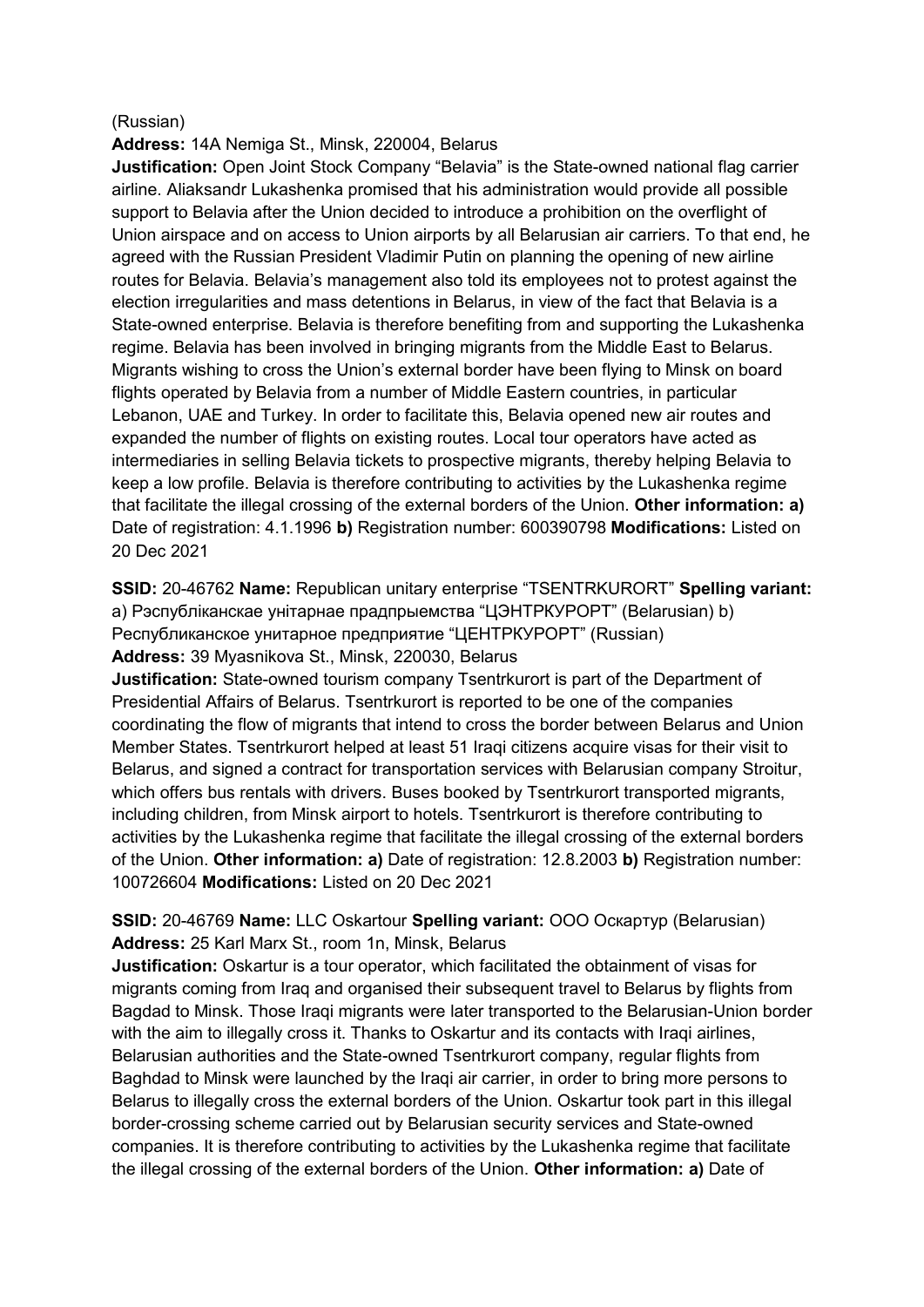registration: 18.10.2016 **b)** Registration number: 192721937 **Modifications:** Listed on 20 Dec 2021

**SSID:** 20-46787 **Name:** Open Joint Stock Company "HOTEL PLANETA" **Spelling variant:**  a) ААТ «Гасцiнiца Планета» (Belarusian) b) OAO «Гостиница Планета» (Russian) **Address:** 31 Pobediteley Ave., Minsk, Belarus

**Justification:** Hotel Planeta is a subsidiary company of the Belarus President Property Management Directorate – a government agency that directly reports to the President. Hotel Planeta took part in the illegal border-crossing scheme carried out by Belarusian security services and State-owned companies. Migrants were accommodated in the hotel before being transported to the border between Belarus and Union Member States in order to illegally cross it. They paid USD 1 000 to a travel agent in Baghdad for the flight, a tourist visa and a stay in the hotel. Hotel Planeta is therefore contributing to activities by the Lukashenka regime that facilitate the illegal crossing of the external borders of the Union. **Other information: a)** Tel. +375 (17) 226-78-53 **b)** Fax +375 (17) 226-78-55 **c)** Email: planeta@udp.gov.by **d)** Website: https://hotelplaneta.by/ **e)** Date of registration: 1.2.1994/6.3.2000 **f)** Registration number: 100135173 **Modifications:** Listed on 20 Dec 2021

**SSID:** 20-46798 **Name:** ASAM (Asobnaia sluzhba aktyunykh merapryemstvau) **Spelling variant:** a) Асобная служба актыўных мерапрыемстваў (АСАМ) (Belarusian) b) OSAM (Otdiel'naya sluzhba aktivnykh mieropriyatiy) (Russian) c) Отдельная служба активных мероприятий (ОСАМ) (Russian)

**Address:** State Border Committee of the Republic of Belarus, 24 Volodarsky St., Minsk, 220050, Belarus

**Justification:** ASAM (Separate Service for Active Measures) is a Belarusian special border guard unit controlled by Viktar Lukashenka and headed by Ihar Kruchkou. ASAM forces under special operation "Gate" organise illegal border crossings through Belarus to Union Member States and are directly involved in the physical transportation of migrants to the other side of the border. ASAM additionally charges the transported migrants for the border crossing. ASAM is therefore contributing to activities by the Lukashenka regime that facilitate the illegal crossing of the external borders of the Union. **Modifications:** Listed on 20 Dec 2021

### **SSID:** 20-46803 **Name:** Cham Wings Airlines

**Address:** P.O.Box 30588, Damascus, Syrian Arab Republic

**Justification:** Cham Wings Airlines is an operator of charter flights from Syria to Belarus. The company increased the number of flights from Damascus to Minsk since the summer of 2021 in order to transport migrants to Belarus, who intended to illegally cross the external borders of the Union. In autumn 2021, Cham Wings also opened two new offices in Minsk in order to be able to organise the flights between Damascus and Minsk. Cham Wings Airlines therefore contributes to activities by the Lukashenka regime that facilitate the illegal crossing of the external borders of the Union. **Other information:** Website: https://chamwings.com/ **Modifications:** Listed on 20 Dec 2021

### **SSID:** 20-46809 **Name:** VIP Grub

**Address:** Büyükdere Cad., No:201, Istanbul, Turkey

**Justification:** VIP Grub is a passport and visa service based in Istanbul, Turkey, which organises trips to Belarus with the explicit intention of facilitating migration to the Union. VIP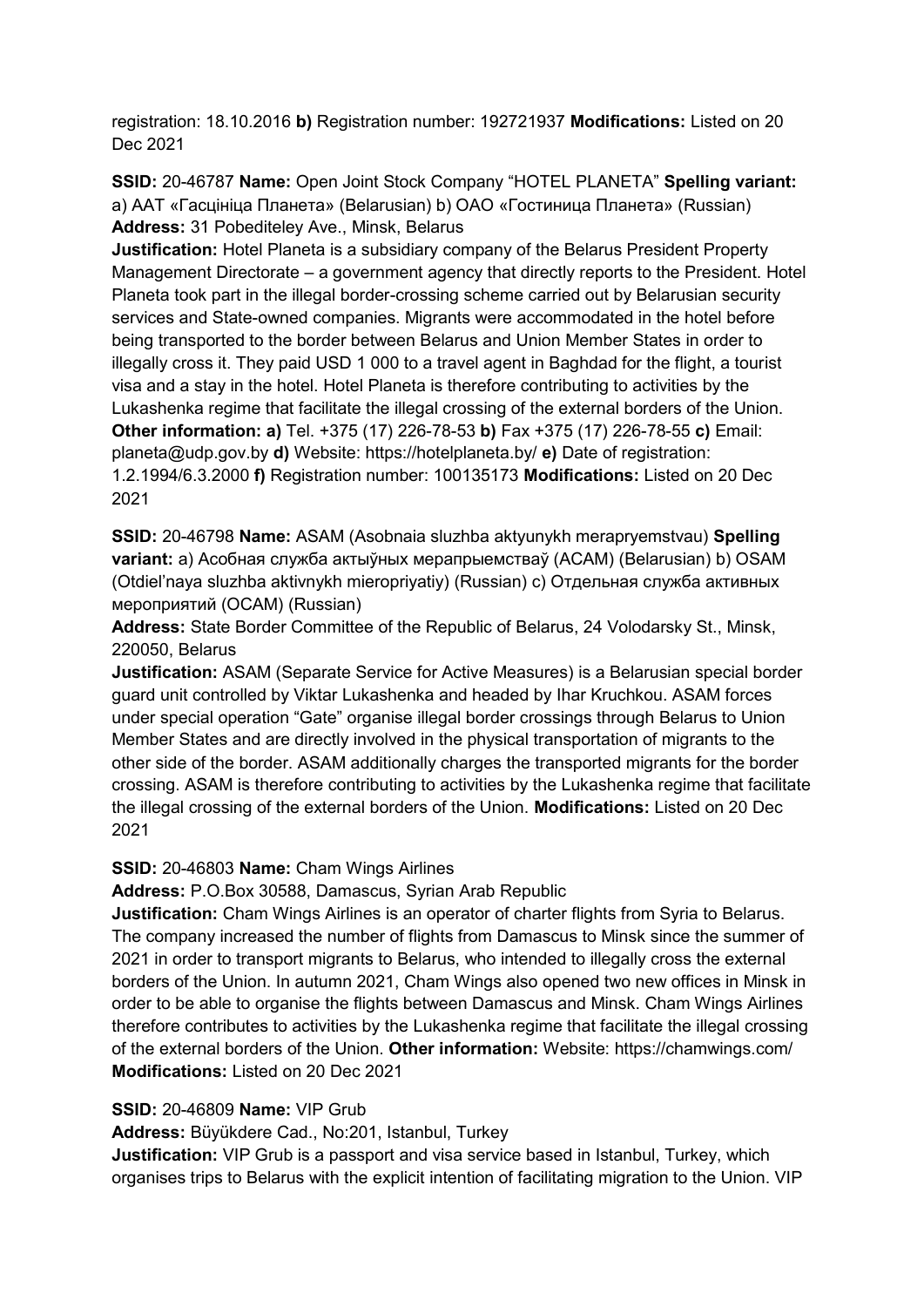Grub actively advertises migration to the Union. VIP Grub therefore contributes to activities by the Lukashenka regime that facilitate the illegal crossing of the external borders of the Union. **Modifications:** Listed on 20 Dec 2021

**SSID:** 20-46814 **Name:** Open Joint Stock Company "Grodno Azot" **Spelling variant:** a) ААТ "Гродна Азот" (Belarusian) b) ОАО "Гродно Азот" (Russian)

**Good quality a.k.a.:** «Khimvolokno Plant» JSC «Grodno Azot» (Фiлiял "Завод Хiмвалакно" ААТ "Гродна Азот", Филиал «Завод Химволокно» ОАО «Гродно Азот») **Address: a)** 100 Kosmonavtov Ave., Grodno, Belarus **b)** 4 Slavinskogo, St., Grodno, **Belarus** 

**Justification:** Grodno Azot is a large State-owned producer of nitrogen compounds, based in Grodno. Lukashenka described it as "a very important enterprise, a strategic one". Grodno Azot also owns Khimvolokno Plant, which is a large manufacturer of polyamide and polyester and composite materials. Grodno Azot and its Khimvolokno Plant are a source of substantial revenue for the Lukashenka regime. Grodno Azot is therefore supporting the Lukashenka regime. Lukashenka visited the company and met with its representatives, discussing the plant's modernisation and various forms of State support. Lukashenka also promised that a loan would be used for the construction of a new nitrogen plant in Grodno. Grodno Azot is therefore benefiting from the Lukashenka regime. The workers of Grodno Azot, including its employees at the Khimvolokno Plant, who participated in peaceful protests against the regime and went on strike, were dismissed, intimidated and threatened both by the Grodno Azot management and regime representatives. Grodno Azot is therefore responsible for the repression of civil society. **Other information: a)** Date of registration: 1965 **b)** Registration number: 500036524 **c)** Website: https://azot.by/en/ **d)** A.k.a. Date of registration: 12.5.2000; Registration number: 590046884 **Modifications:** Listed on 20 Dec 2021

**SSID:** 20-46825 **Name:** State Production Association Belorusneft **Spelling variant:** a) Дзяржаўнае вытворчае аб'яднанне «Беларуснафта» (Belarusian) b) Государственное производственное объединение «Белоруснефть» (Russian)

**Address:** 9 Rogachevskaya St., Gomel, 246003, Belarus

**Justification:** Belorusneft is a State-owned company, operating in the petrochemical sector. The company's management dismissed workers who went on strike, took part in anti-regime protests or publicly supported those protests. Belorusneft is therefore responsible for the repression of civil society. **Other information: a)** Date of registration: 25.2.1966 **b)**  Registration number: 400051902 **Modifications:** Listed on 20 Dec 2021

**SSID:** 20-46833 **Name:** Open Joint Stock Company Belshina **Spelling variant:** a) AAT "Белшина" (Belarusian) b) ОАО "Белшина" (Russian)

**Address:** 4 Minskoe Shosse St., Bobruisk, 213824, Belarus

**Justification:** Belshina is one of the leading State-owned companies in Belarus and a large manufacturer of vehicle tyres. As such, it is a substantial source of revenue for the Lukashenka regime. The Belarussian State is directly profiting from the earnings made by Belshina. Therefore, Belshina supports the Lukashenka regime. Employees of Belshina who protested and went on strike in the wake of the 2020 presidential elections in Belarus were dismissed. Belshina is therefore responsible for the repression of civil society. **Other information: a)** Date of registration: 10.1.1994 **b)** Registration number: 700016217 **c)**  Website: http://www.belshinajsc.by/ **Modifications:** Listed on 20 Dec 2021